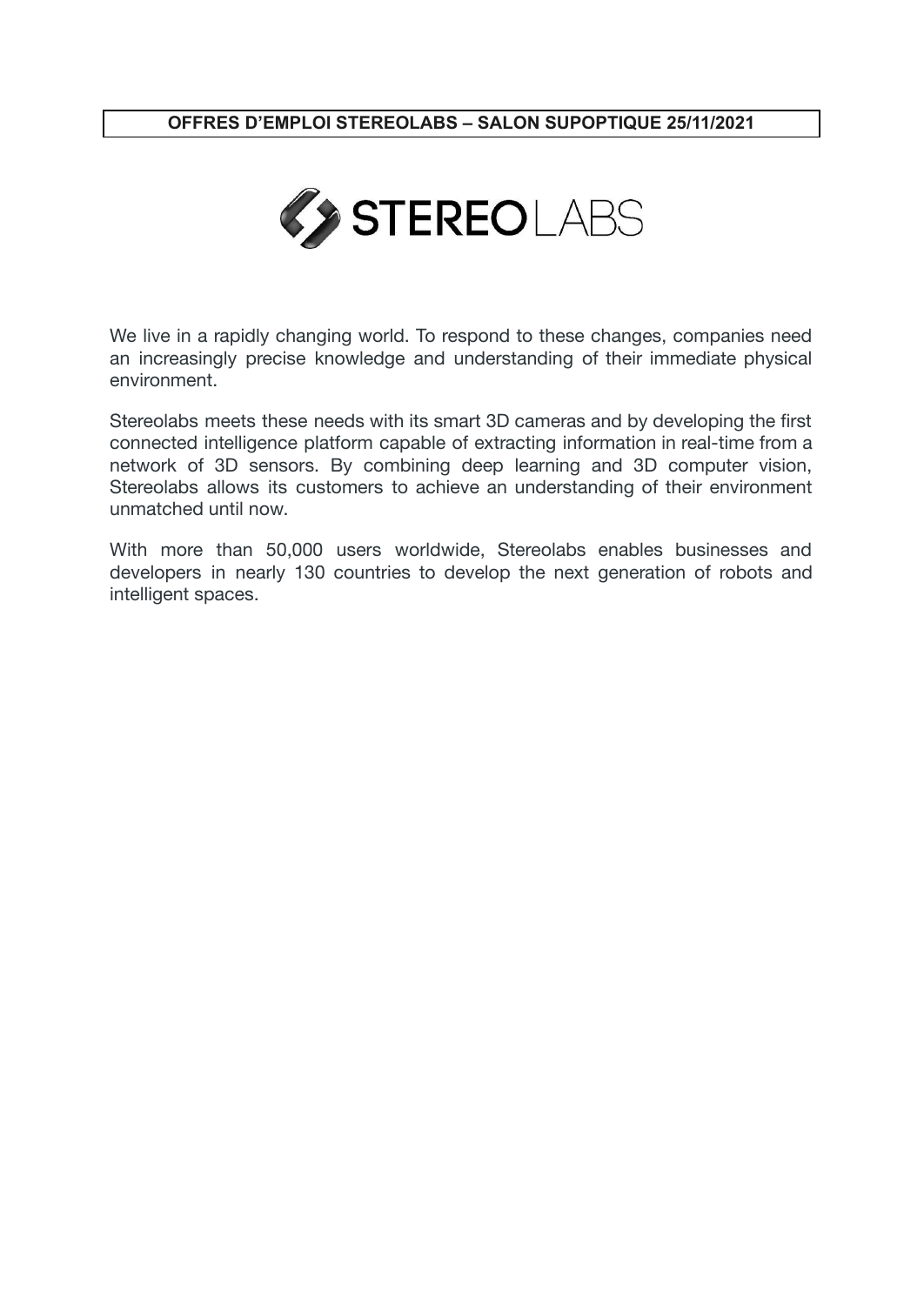## **3D Camera Architect (CDI) :**

The Hardware team is responsible for all research, design, development, test, and qualification of camera hardware for Stereolabs products. The team is looking for an extraordinary Camera Architect to take ownership in the development of high-quality camera modules.

- Lead end-to-end test and characterization of current and new optical components.
- Drive development of advanced metrology methods.
- Developing algorithm for lab type testing for camera evaluation.
- Designing and supporting of production line testing setups.
- Optimization of image sensor settings and ISPs.
- Develop calibration algorithms to enable best-in-class depth quality.

#### **Key qualifications :**

- Strong understanding of camera hardware design (components, functions, etc.).
- Ability to perform comprehensive optical and image quality characterization of the lens and the camera module.
- Ability to develop advanced methods for camera evaluation.
- Ability to design, characterize and integrate new lenses into camera modules.
- Work closely with sensor and lens suppliers for prototype design, evaluation, and MTF testing.
- Ability to lead and manage vendor engineers to address complex, time-critical problems is a key requirement.
- Familiarity with camera ISP pipeline.
- Proven ability in algorithm development for imaging systems including calibration algorithms.
- Strong debugging and analytical skills.
- Ability to craft exploratory investigations to help tackle our toughest problems.
- Delivering executive level presentations of results.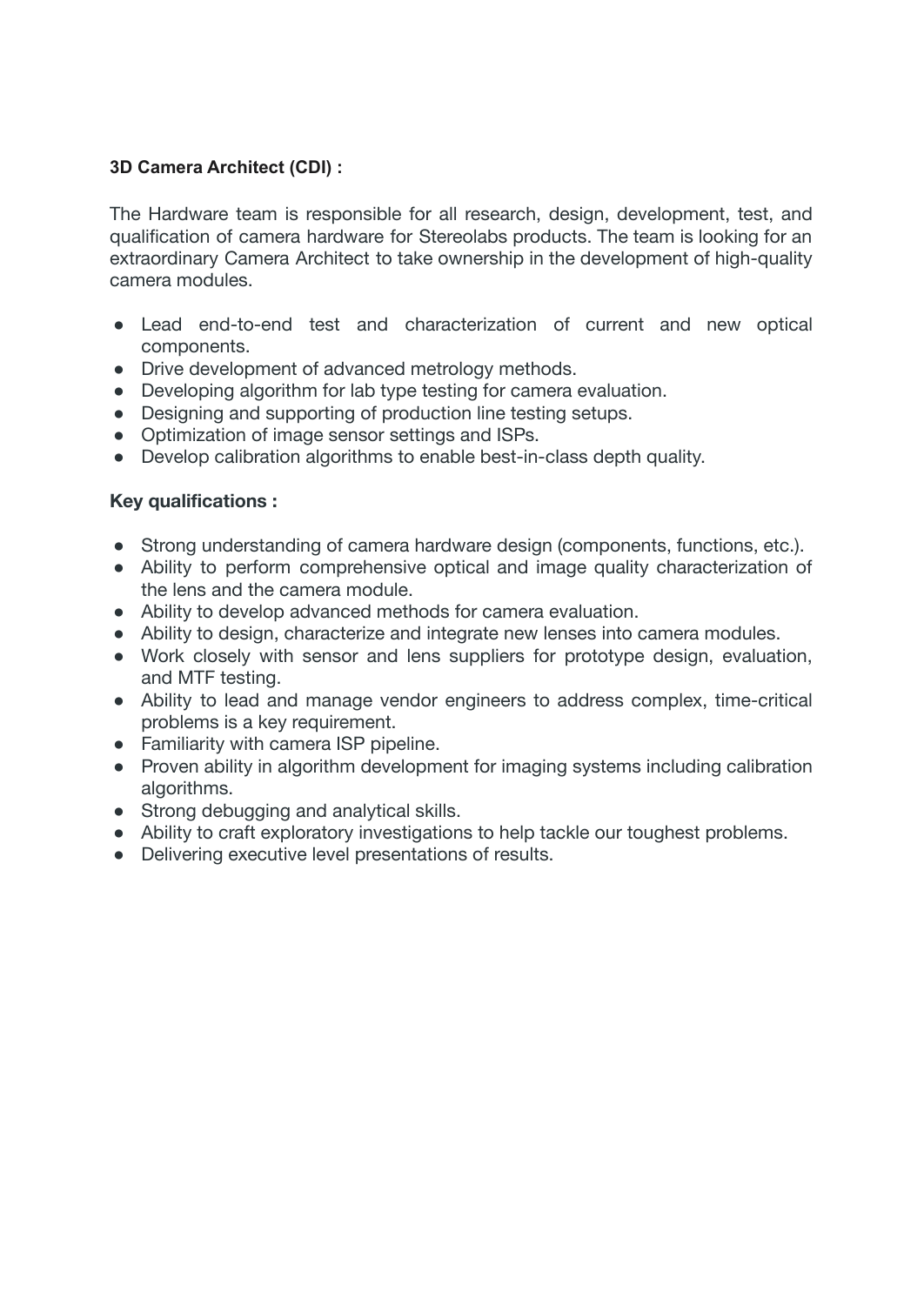# **Image Quality Engineer (CDI) :**

The Hardware team is responsible for all research, design, development, test, and qualification of camera hardware for Stereolabs products. The team is looking for an extraordinary Camera Image Quality Engineer with responsibilities for ongoing evaluation, benchmarking and characterization of Stereolabs camera products.

- Developing and performing lab type testing and software for camera evaluation
- Development of imager test techniques
- Optimization in imager sensor settings
- Optimization of ISPs (Image Signal Processor)
- Design and support of production line testing setups
- Performing testing and data analysis on benchmark products
- Will deliver executive level presentations of results

## **Key qualifications :**

- Deep understanding of image quality metrics and evaluation methodology
- Possess strong Matlab programming skills on digital image processing and data analysis
- $\bullet$  You will also have familiarity with Python / C++ programming
- You will need strong knowledge of Image Sensor operation and tuning
- Have some knowledge of lens selection and qualification, and be familiar with imaging algorithms (auto-exposure, auto white balance, auto-focus,..etc.)
- Experience with objective camera bench testing and subjective image quality analysis
- Familiarity with camera components and functions
- Support design team through iterative testing and ongoing support from early prototype to product launch.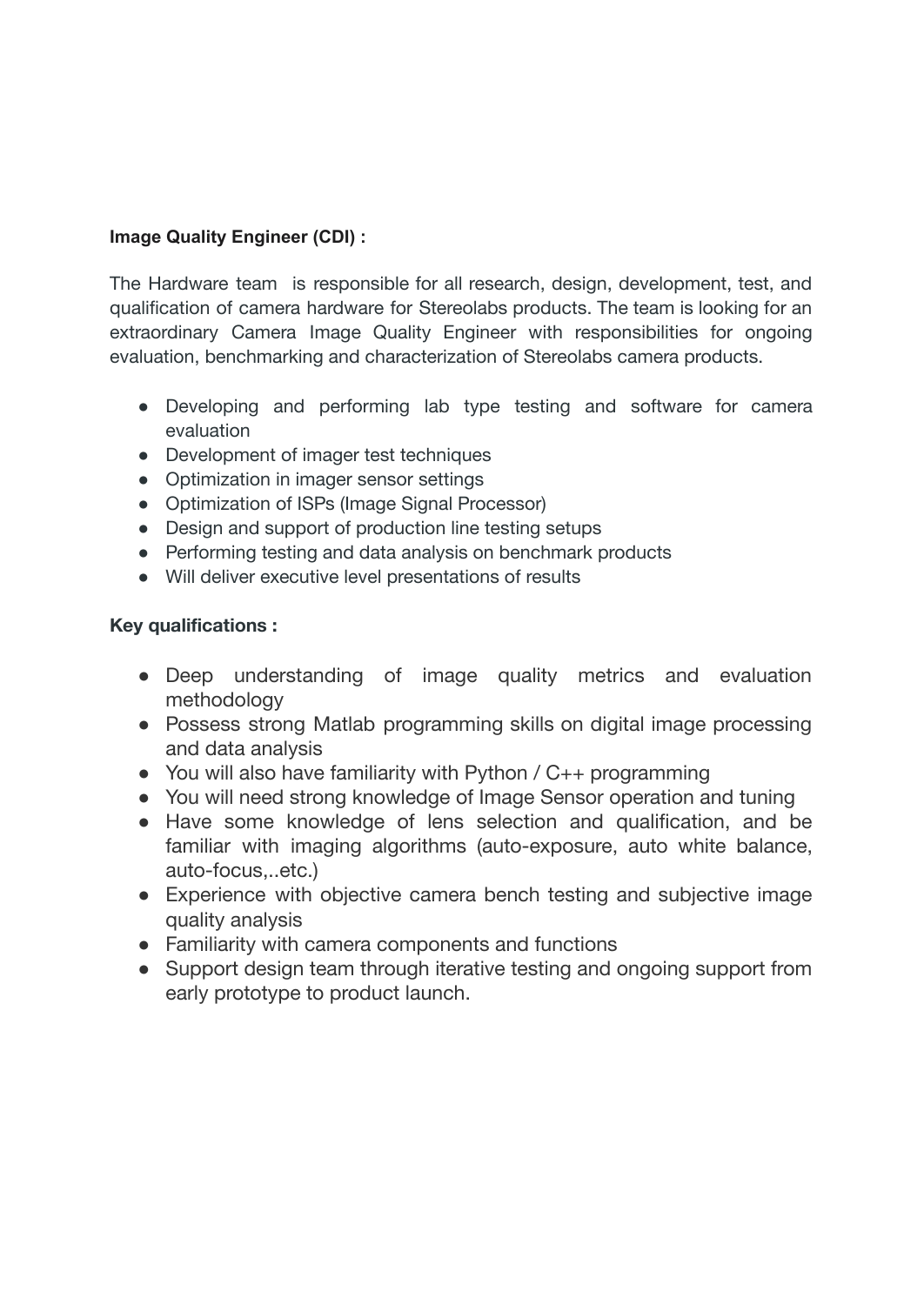## **Image Processing Engineer (CDI) :**

Our products have a considerable complexity and rich feature set that push our hardware and software to the edge. We are looking for a great teammate who is dedicated to understanding, building, and promoting integration between different HW and SW components to enable ground breaking features and performance.

This role requires an understanding of different ISP and framework components and their impact on image and video quality, a clear vision of what constitutes a phenomenal camera, and a strong dedication to drive features into better camera user experience.

You will contribute directly to a variety of cutting edging technologies, such as Deep fusion, HDR, Portrait mode, and various algorithm development.

You will participate in quality evaluations for new features and algorithms through experimental studies, provide direct feedback to the engineering teams.

In this role you'll be a critical part of a fast-paced, collaborative team and who thrive in a high energy, time-constrained, multitasking environment.

## **Key qualifications :**

- Strong understanding of ISP and de-noising algorithms
- Understanding of multi brackets fusion schemes
- Excellent sense of photography, videography, cinematography
- Understand digital photography and image processing technologies
- Knowledgeable with lighting, whether artificial or natural and how it affects image and video quality
- Have some understanding of computational photography and machine learning
- Possess a deep understanding of photography: exposure settings, WB, depth-of-field, etc.